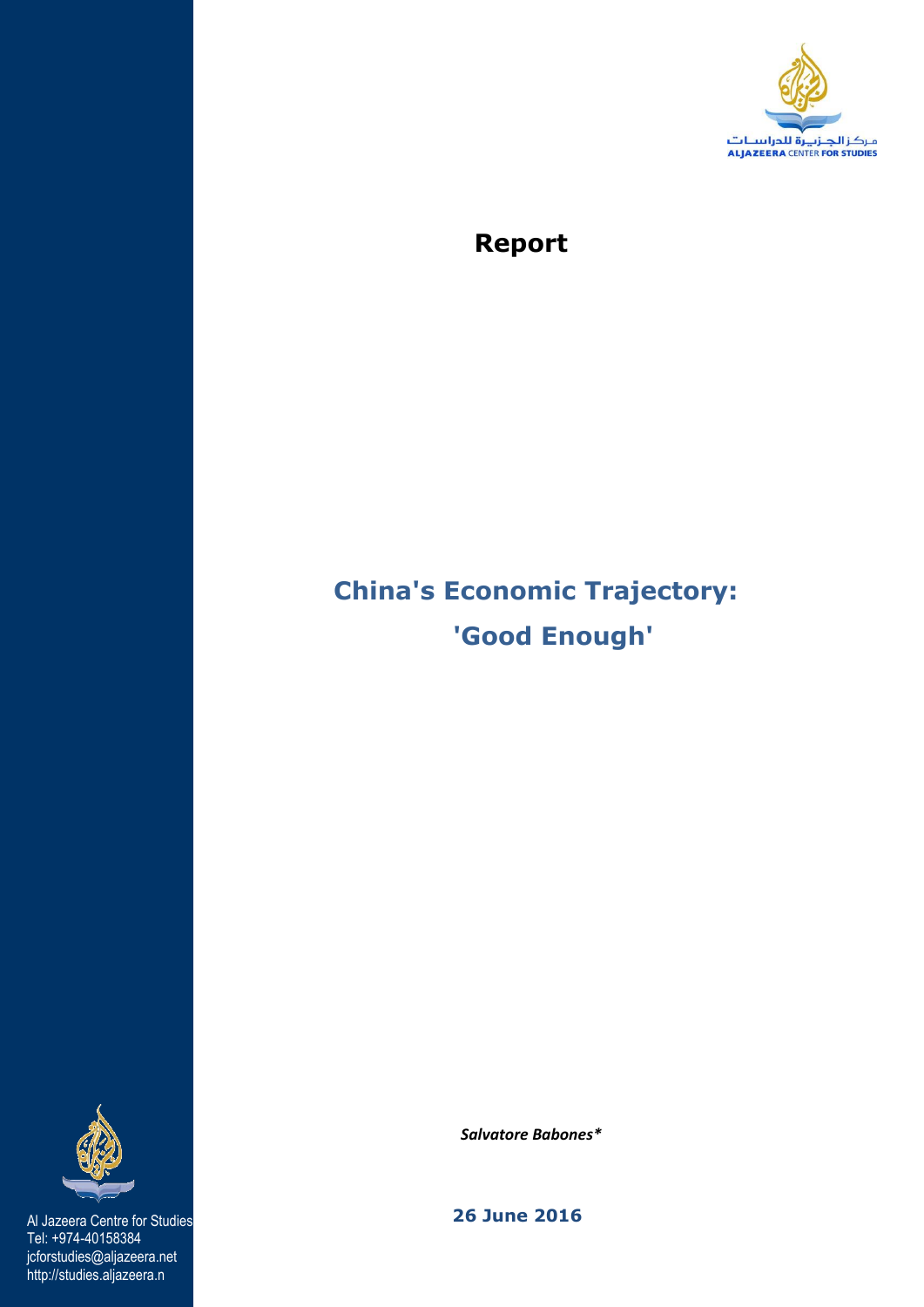

**Getting the balance right on China [Jason Lee/Reuters]**

#### **Abstract**

China has grown out of isolationist poverty to occupy the center of the world's economy. That growth has brought China's people extraordinary improvements in material wellbeing, but it is now coming to an end. China's 13th Five-Year Plan (2016-2020) sets out concrete plans to support future growth, but at a very high cost that the Chinese government is already shying away from. The Chinese people have been promised ever higher incomes, but in the end they may have to settle for an economy that is merely 'good enough'.

## **Introduction**

Once upon a time all roads led to Rome. Now all roads lead to Yiwu, or at least all railroads. Yiwu is a small city (by Chinese standards) of 1.3 million located in the heart of eastern China's Zhejiang province. Yiwu is the eastern terminus of freight rail lines that run as far west as Tehran(1) and Madrid.(2) It also exports to Germany and other European destinations via intermediate destinations like Chongqing and Wuhan.(3) And it's not just railroads that lead to Yiwu. Yiwu is a major focal point for the world's consumer goods supply chains.

How did an obscure Chinese city come to be so central to the world's economy? Yiwu is home to China Commodity City, which is widely regarded as the world's largest wholesale market. $(4)$  It is where buyers meet sellers. Very little is made in Yiwu these days -- in the 1980s it became famous as the world capital for the manufacturing of socks -- but everything is sold there. Western journalists are particularly fond of profiling its enormous Christmas market.(5)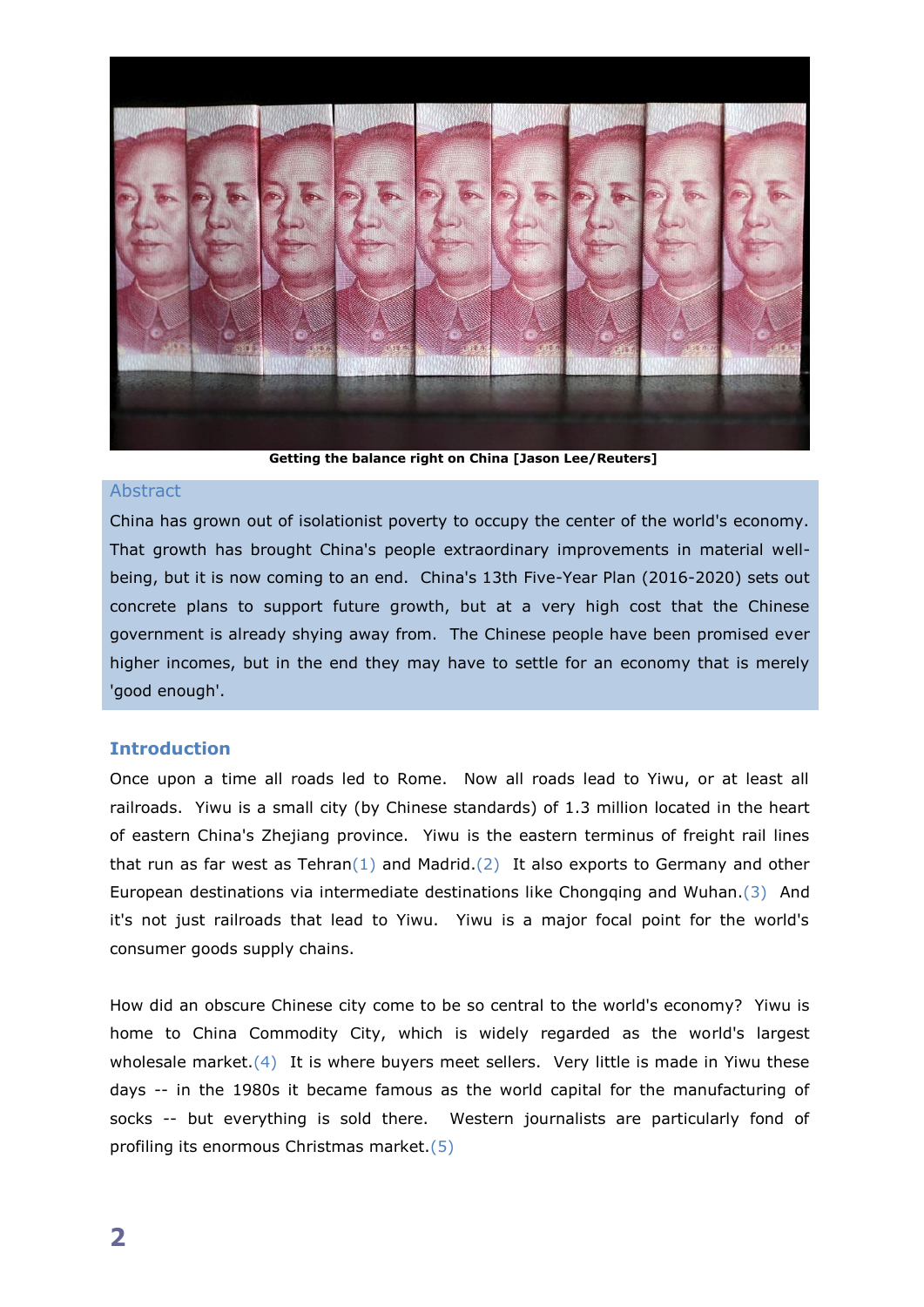An industrial park dubbed "Christmas Village" just south of Yiwu is the hub of China's Christmas industry and is reputed to produce some 60% of the world's Christmas decorations.(6) Yet despite this world-beating manufacturing success, workers in Christmas Village earn less than \$1.50 an hour for grueling labor in hot, dangerous factories.(7) That is the Chinese economy in a nutshell: ruthlessly efficient, global in scale, but unable to meet the higher needs of the twenty percent of the world's population that lives there. Workers in China get by, but only just.

Will the future bring better wages and working conditions for the people of China? That depends on one thing more than anything else: GDP growth. Gross domestic product (GDP) is the sum total of the goods and services produced in an economy. China's 2015 GDP of \$11 trillion gave it a GDP per capita of \$7990.(8) Using purchasing power parity (PPP) to adjust for the low cost of living in China, this is roughly the equivalent of \$14,107 in international terms.(9) That is a massive improvement over the midtwentieth century, but it is still far behind the levels that prevail in developed countries today. China would have to double its GDP just to catch up to Greece, triple it to catch up to Spain, and multiply it by a factor of seven to catch up to the United States.(10) In recent years China has accomplished great things, to be sure, but is it up to the challenge of managing its economy to ensure continued rapid GDP growth?

## **The current state of the Chinese economy**

Understanding growth on such an epic scale as China's requires a shift in mindset. Economists usually understand growth in annual terms: in a good year an economy grows, while in a bad year it stagnates or shrinks. But China's growth since 1978 isn't a product of consistent good economic management keeping the economy moving forward while avoiding bubbles and recessions. China's rapid development is a story of postcommunist reintegration and adjustment, not one of compounding annual growth. Despite its extraordinary success, China's GDP per capita is still 44% less than Russia's in PPP terms. $(11)$  If China is to provide a decent standard of living for its people, China's current economy must turn out to be a work in progress, not an end point.

No one would point to Russia as a model of successful post-communist transition. Yet the fact remains that (from a statistical standpoint) Russia's economy delivers substantially greater well-being for its people than does China's. This suggests that, whatever China's trajectory, it's economy is still not as efficient or as well-managed as Russia's. In other words, it still has a long way to go. As long as China's economy was growing at more than 10 percent per year, no one much worried about China's economic future: it seemed obvious that China was on an upward trajectory and it was only a matter of time before China blew past the economic accomplishments of Russia, Mexico, Brazil, and a host of other middle-income countries. Now that China's economy is growing at less than 7 percent per year $(12)$ , its future seems less clear.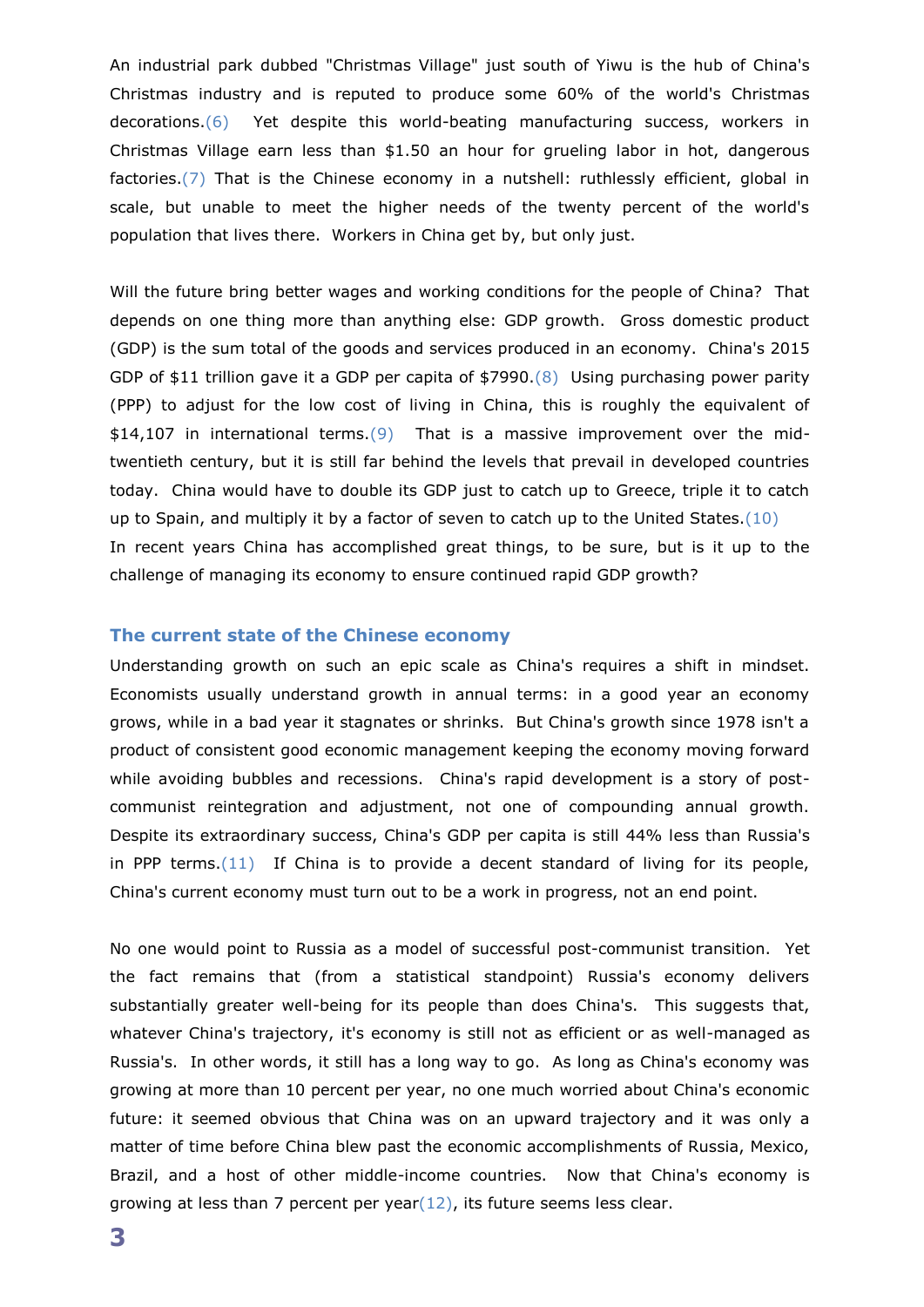The real question underlying China's economic performance is not "what is China's GDP today?" but "what is China's equilibrium level of GDP?" We all know that China is a transition economy, but no one knows for certain what it is transitioning to. If the answer is "a developed economy like Japan's" then we should expect China to continue its rapid upward trajectory at least until 2040. But if China is transitioning to something more like the major economies of Eastern Europe and Latin America, its transition may be over already.

China's reintegration into the larger global economy since the beginning of its opening and reform period in 1978 has been dramatic. In the early 1980s China's international trade was virtually non-existent, totaling less than 15 percent of GDP, but by 2006 had risen to 65 percent. $(13)$  But in retrospect that turns out to have been the high-water mark for Chinese international trade. Trade as a percent of GDP has been declining ever since (to around 40 percent today) $(14)$  and in 2015 China's levels of international trade actually fell in absolute terms.(15) Foreign direct investment tells a similar story, having reached a maximum of nearly 5 percent of GDP in 2006 before falling to less than 3 percent today( $16$ ) -- much of it Chinese money that is merely round-tripped through offshore accounts. There are good reasons to believe that China's reintegration into the global economy is now complete.

The signs that China would converge toward middle-income rather than high-income levels of GDP per capita were already visible five years ago: a declining working-age population, endemic corruption, catastrophic levels of environmental degradation, and generally poor economic governance. $(17)$  They are even clearer today. Though China's officially reported rate of economic growth in 2015 was 6.9 percent( $18$ ), the reality is that nearly all of China's current GDP growth is derived directly from government deficit spending.(19) Money is sluicing out of the country at a rapid rate( $20$ ), fueling real estate booms in cities as disparate as London, Sydney, and Vancouver.(21) Whatever story China may seek to tell the world about the current state of its economy, those who should know best don't seem to buy it. China is slowing, and China's new rich (just like Russia's new rich a decade earlier) are rushing for the exits.

#### **China's 13th five-year plan**

China does have a plan to revitalize its economy and restart failing economic growth: the 13th Five Year Plan.(22) The success of this comprehensive economic and social plan covering the years 2016-2020 is crucial if China is going to avoid stagnating at middleincome levels of development. And credit where credit is due: it's a great plan. China plans to double average incomes from 2010 levels, increase life expectancy by one year, bring social insurance coverage rates up to 100 percent, build 50 new airports, expand high speed rail, reduce air pollution by 25 percent, end rural poverty, connect 98 percent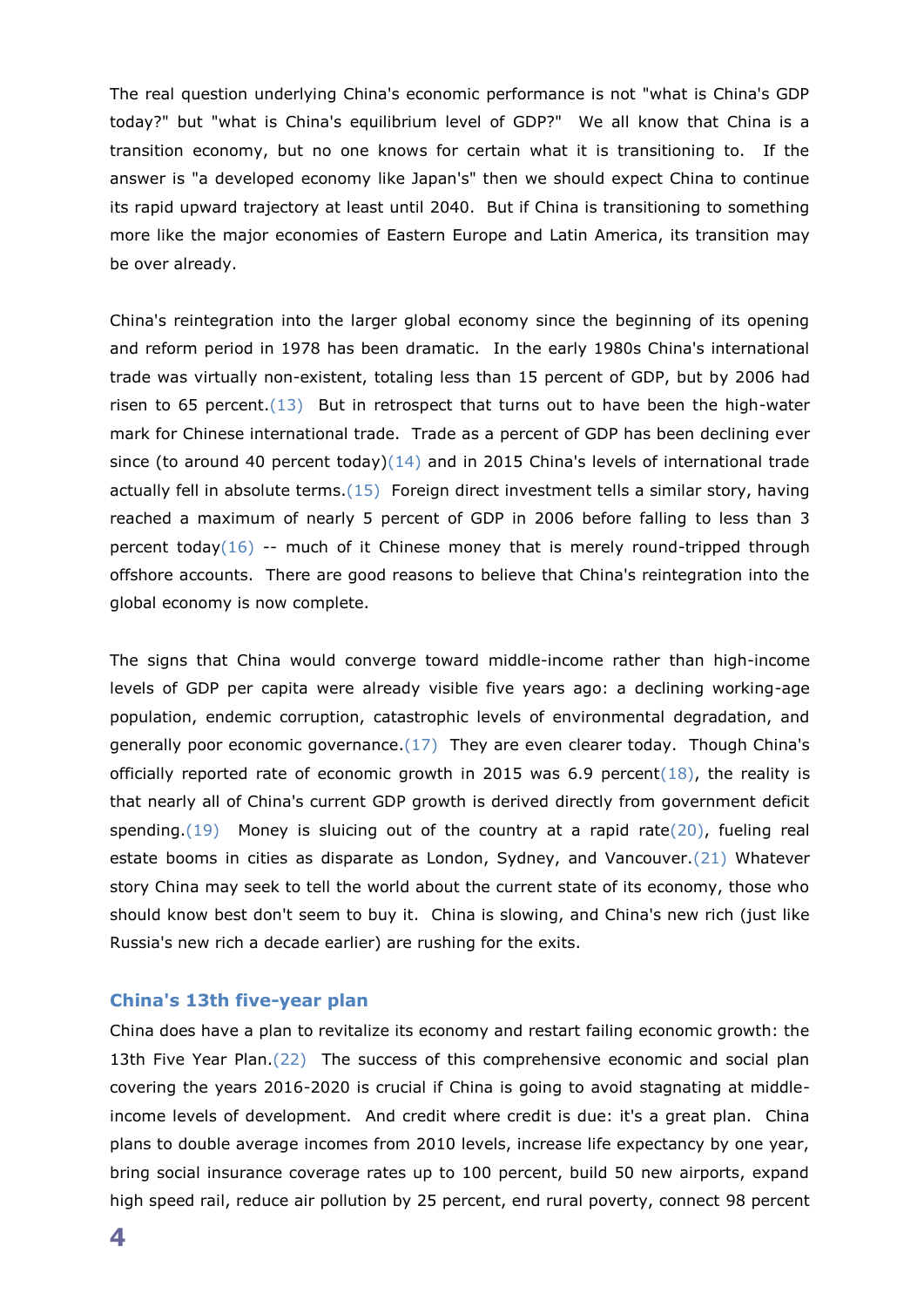of villages to high-speed internet, and create 50 million new urban jobs.(23) There is a drumbeat of attention to employment: both President Xi Jinping(24) and Premier Li Keqiang(25) have given major speeches stressing the need for higher levels of employment, especially for new university graduates.

An exciting and provocative (though admittedly highly authoritarian) idea embedded in the 13th Five Year Plan is a proposal to life 10 million people out of poverty by simply closing down their villages and moving them to more urban areas. $(26)$  Families will be incentivized to move through government relocation subsidies that will pay for urban housing. At the macro level this makes a lot of sense: many small, remote rural communities are not economically viable in the twenty-first century. That said, the opportunities for bullying and corruption in such a program seem rife. And it is not clear just what these former farm-dwellers will be expected to do for a living in their new urban homes.

More encouraging is the proposal to connect every remaining rural village to the country's expanding transportation network. This initiative calls for the construction of 500,000 kilometers of paved roads in rural areas.(27) In villages themselves streets will be paved with asphault or concrete -- another 150,000 kilometers of road surface.(28) If China really does succeed in connecting every rural village with paved roads and highspeed internet it will be an incredible accomplishment indeed. These programs will go a long way toward helping China raise rural incomes, since they mean that China's rural villages will no longer really be 'rural' in the economic sense. They may remain pastoral, but they will no longer be isolated. A well-connected rural population stands every chance of economic success -- and if they are not successful, their newfound connectivity will facilitate their migration to cities where greater opportunities await.

As promising as China's new Five Year Plan looks on paper, China will face serious challenges in implementing it in practice. The number one challenge will be paying for it. China's government budget deficit is rapidly expanding, from an acknowledged 2.3 percent of GDP in 2015(29) to a mooted deficit of 'over 4 percent' in 2016.(30) China's real budget deficit may in fact be much higher, high enough to put its Five Year Plan spending proposals at risk. $(31)$  And in early May, 2016 the official People's Daily newspaper raised a trial balloon suggesting that China may have to cut spending after all. The paper conducted an interview with an anonymous 'authoritative person' (code word for a senior party official) who suggested that China may enter a long-lasting period of slow growth during which it would be impossible to continue high levels of deficit spending.(32) Only a few months after embarking on an admirably ambitious Five-Year Plan to launch the Chinese economy into the twenty-first century, China is already dialing back expectations for the fulfilment of its promises.

**5**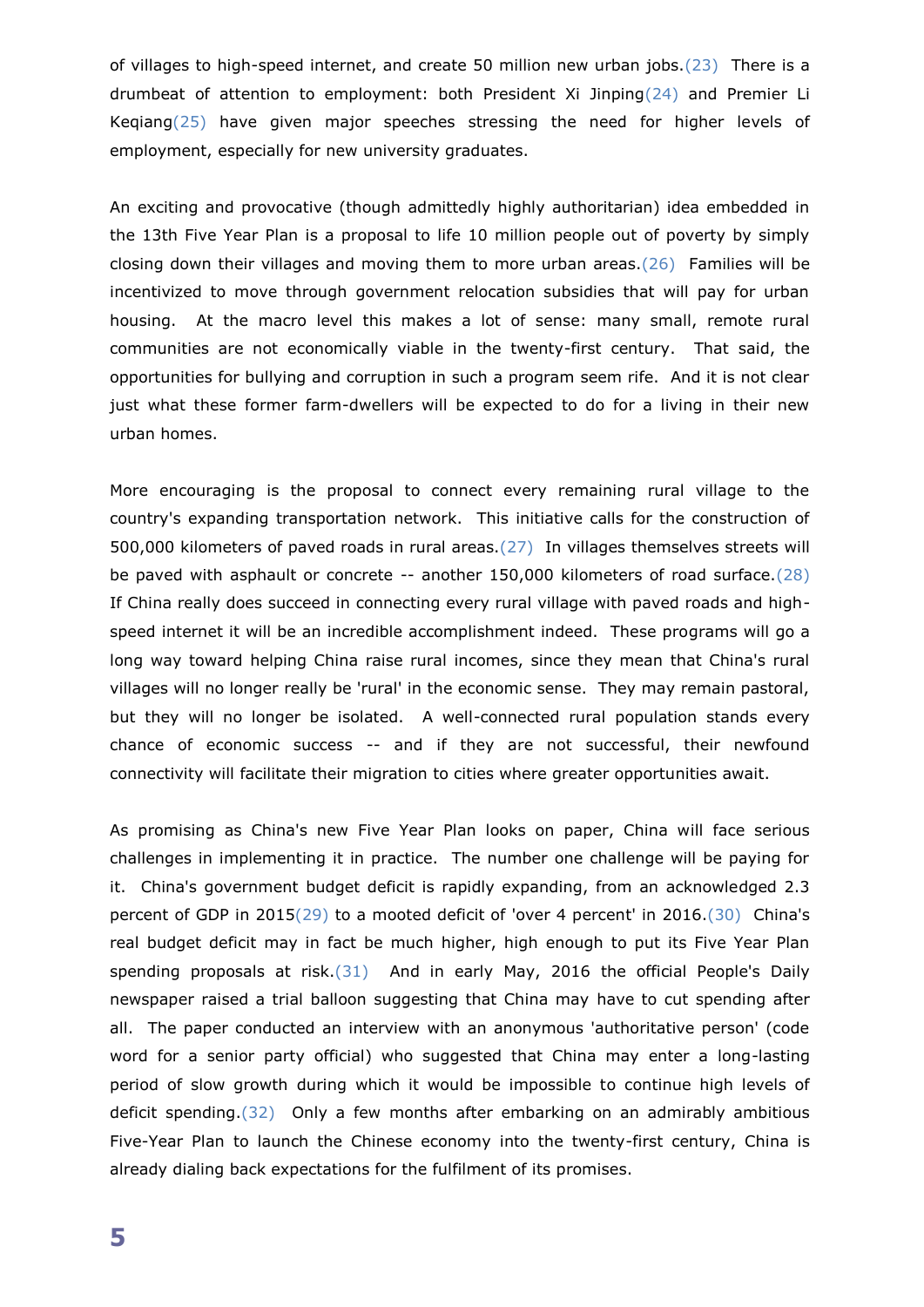#### **Implications for the Middle East and the world**

For good and for bad, China's economy isn't going anywhere. Trains full of Christmas decorations will continue to roll out of Yiwu bound for Europe, and for what it's worth more and more Chinese Nowruz decorations are likely to show up on store shelves every March in Iran. China is firmly planted at the center of global manufacturing supply chains, and there it will stay. Stalling growth does not imply a collapse. It does, however, imply economic stability -- and from the perspective of the last four decades, economic stability is itself a radical departure for China. Companies that came to expect endless and effortless double-digit sales growth in China will now have to come to terms with a new reality. The China of the future will still be a big market, even a huge market, but not an expanding market. With slow growth in GDP per capita and a soonto-be-declining population, by 2020 the Chinese market may even be shrinking.

Commodities exporters of all kinds will feel the pinch first -- and that includes oil. Many already have. For other exporters to China the pinch is coming soon. The IMF expects Chinese goods imports to expand by less than 1 percent per year in 2016 and 2017 and over the long term to stabilize at an annual growth rate of just 2.5 percent. (33) That's a far cry from the old increases of more than 20 percent a year, and the IMF's projections themselves may be overly optimistic. The luxury goods market in China has already collapsed.(34) Pundits routinely attribute that to President Xi Jinping's aggressive anticorruption campaign, but the end of China's economic boom has dramatically reduced the scope for big winnings in the Chinese economy.

Another constituency that will feel the pinch are the neighboring countries that have signed up for China's 'One Belt, One Road' (1B1R) initiative. Many countries that have received promises of Chinese aid under 1B1R may be sorely disappointed. Since the turn of the twenty-first century China has been dripping in easy money. Just as Chinese consumers turned to buying extravagant luxury goods, the Chinese state turned to funding extravagant development projects throughout the Middle East, Africa, and beyond. Now that the money is drying up, expect the Chinese state to follow Chinese consumers into retrenchment. When the Chinese government had money to burn, budgets were unconstrained. But when the Chinese government has to choose between building roads in rural Pakistan and building roads in rural China, it is hard to imagine that this ambitious but cautious country will choose the former. Expect many such promises to go unfulfilled.

For thirty-eight years since 1978 China's economic trajectory has pointed in one direction: up. The Chinese economy grew into the second-largest in the world, and paltry local markets like those in Yiwu grew with it to become important nodes of the global economy. But China didn't just grow. It integrated. Now that China has found its place at the heart of the global economy, that integration has run its course and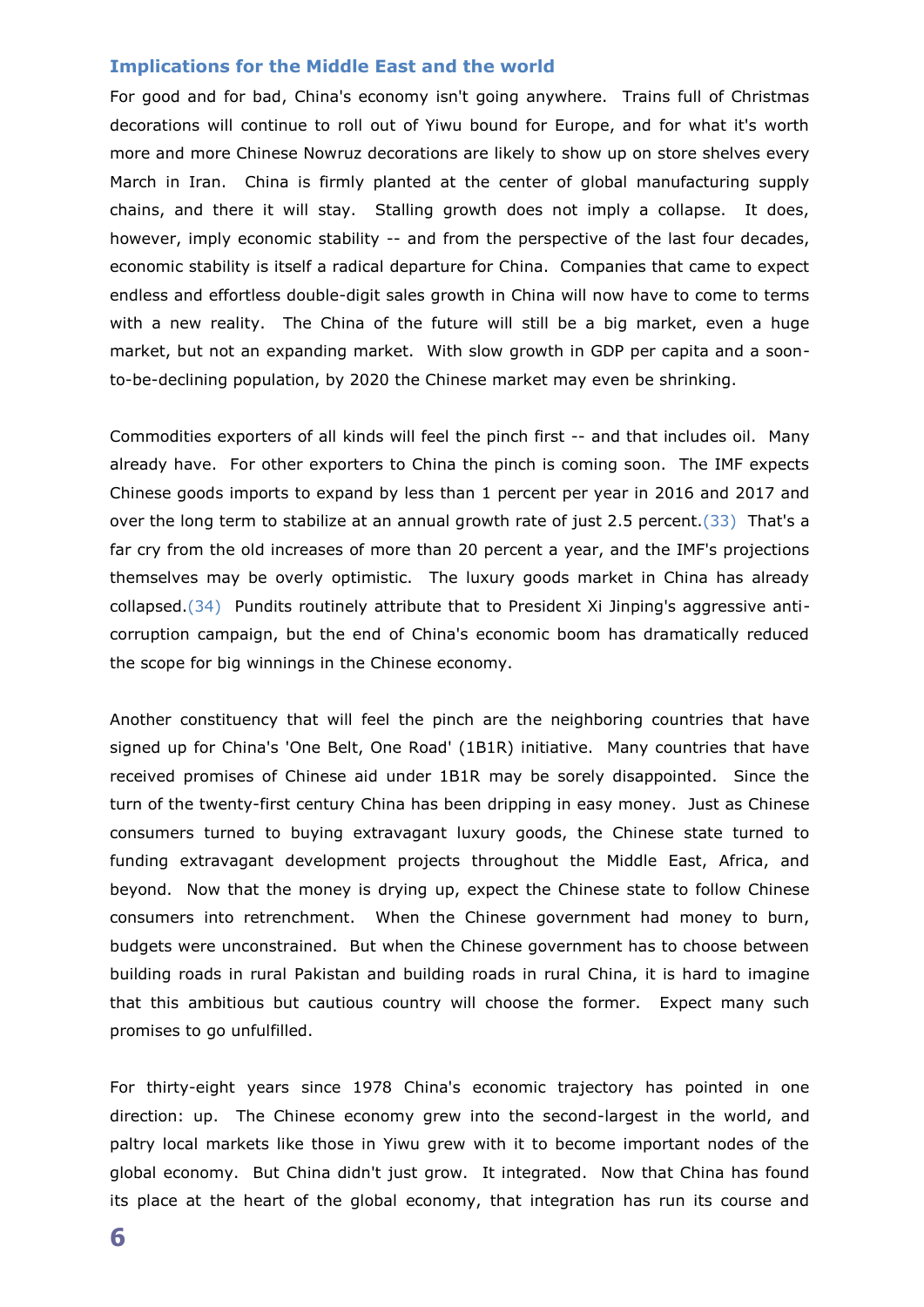China's growth has stalled. China is now the most important middle-income country in the world. Given that India is geographically much more poorly positioned for global integration, China is likely to remain the world's most important middle-income country for the indefinite future. But it will remain a middle-income country. For its strategic competitors that will come as a relief; for its suppliers a minor tragedy. But for the people of China, it may be simply 'good enough'.

\***Salvatore Babones** is an associate professor of sociology at the University of Sydney, Australia Copyright © 2016 Al Jazeera Centre for Studies, All rights reserved.

#### **References**

- (1) C. Putz (2016) 'First Direct Train from China Arrives in Iran', The Diplomat, 16 February, <http://thediplomat.com/2016/02/first-direct-train-from-china-arrives-in-iran> (accessed 25 May 2016).
- (2) A. Dawber (2015) 'China to Spain Cargo Train: Successful First 16,156-Mile Round Trip on World's Longest Railway Brings Promise of Increased Trade', The Independent, 25 February, [http://www.independent.co.uk/news/world/europe/china-to-spain-cargo-train-successful-first-16156](http://www.independent.co.uk/news/world/europe/china-to-spain-cargo-train-successful-first-16156-mile-round-trip-on-worlds-longest-railway-brings-10067895.html) [mile-round-trip-on-worlds-longest-railway-brings-10067895.html](http://www.independent.co.uk/news/world/europe/china-to-spain-cargo-train-successful-first-16156-mile-round-trip-on-worlds-longest-railway-brings-10067895.html) (accessed 25 May 2016).
- (3) J. Kemp (2016) 'China Develops Asia-Europe Rail Corridor, Tripling Freight Service in 4 Years', Australian Financial Review, 8 April, [http://www.afr.com/business/transport/trains/china-develops](http://www.afr.com/business/transport/trains/china-develops-asiaeurope-rail-corridor-tripling-freight-service-in-4-years-20160408-go1h9e)[asiaeurope-rail-corridor-tripling-freight-service-in-4-years-20160408-go1h9e](http://www.afr.com/business/transport/trains/china-develops-asiaeurope-rail-corridor-tripling-freight-service-in-4-years-20160408-go1h9e) (accessed 25 May 2016).
- (4) X. Chen (2015) 'China's Key Cities: From Local Places to Global Players', World Financial Review, 1 December,<http://www.worldfinancialreview.com/?p=4692> (accessed 25 May 2016).
- (5) O. Wainwright (2014) 'Santa's Real Workshop: The Town in China that Makes the World's Christmas Decorations', The Guardian, 19 December, [https://www.theguardian.com/artanddesign/architecture](https://www.theguardian.com/artanddesign/architecture-design-blog/2014/dec/19/santas-real-workshop-the-town-in-china-that-makes-the-worlds-christmas-decorations)[design-blog/2014/dec/19/santas-real-workshop-the-town-in-china-that-makes-the-worlds-christmas](https://www.theguardian.com/artanddesign/architecture-design-blog/2014/dec/19/santas-real-workshop-the-town-in-china-that-makes-the-worlds-christmas-decorations)[decorations](https://www.theguardian.com/artanddesign/architecture-design-blog/2014/dec/19/santas-real-workshop-the-town-in-china-that-makes-the-worlds-christmas-decorations) (accessed 25 May 2016).
- (6) China Daily (2014) 'Creating Christmas for the World', China Daily, 17 December, [http://m.chinadaily.com.cn/en/2014-12/17/content\\_19104654.htm](http://m.chinadaily.com.cn/en/2014-12/17/content_19104654.htm) (accessed 25 May 2016).
- (7) M. Broomfield (2015) 'Yiwu Christmas Village: The Chinese City Making the World's Decorations', The Independent, 25 December, [http://www.independent.co.uk/news/world/yiwu-christmas-village-the](http://www.independent.co.uk/news/world/yiwu-christmas-village-the-chinese-city-making-the-worlds-decorations-a6773146.html)[chinese-city-making-the-worlds-decorations-a6773146.html](http://www.independent.co.uk/news/world/yiwu-christmas-village-the-chinese-city-making-the-worlds-decorations-a6773146.html) (accessed 25 May 2016).
- (8) International Monetary Fund (2016) 'World Economic Outlook Database', IMF, 19 January, <https://www.imf.org/external/pubs/ft/weo/2015/02/weodata/index.aspx> (accessed 25 May 2016).
- (9) Ibid.
- (10)Ibid.

(11)Ibid.

(12)Ibid.

(13) World Development Indicators (2016) 'Trade (% of GDP)', World Bank, <http://data.worldbank.org/indicator/NE.TRD.GNFS.ZS> (accessed 25 May 2016).

(14) Ibid.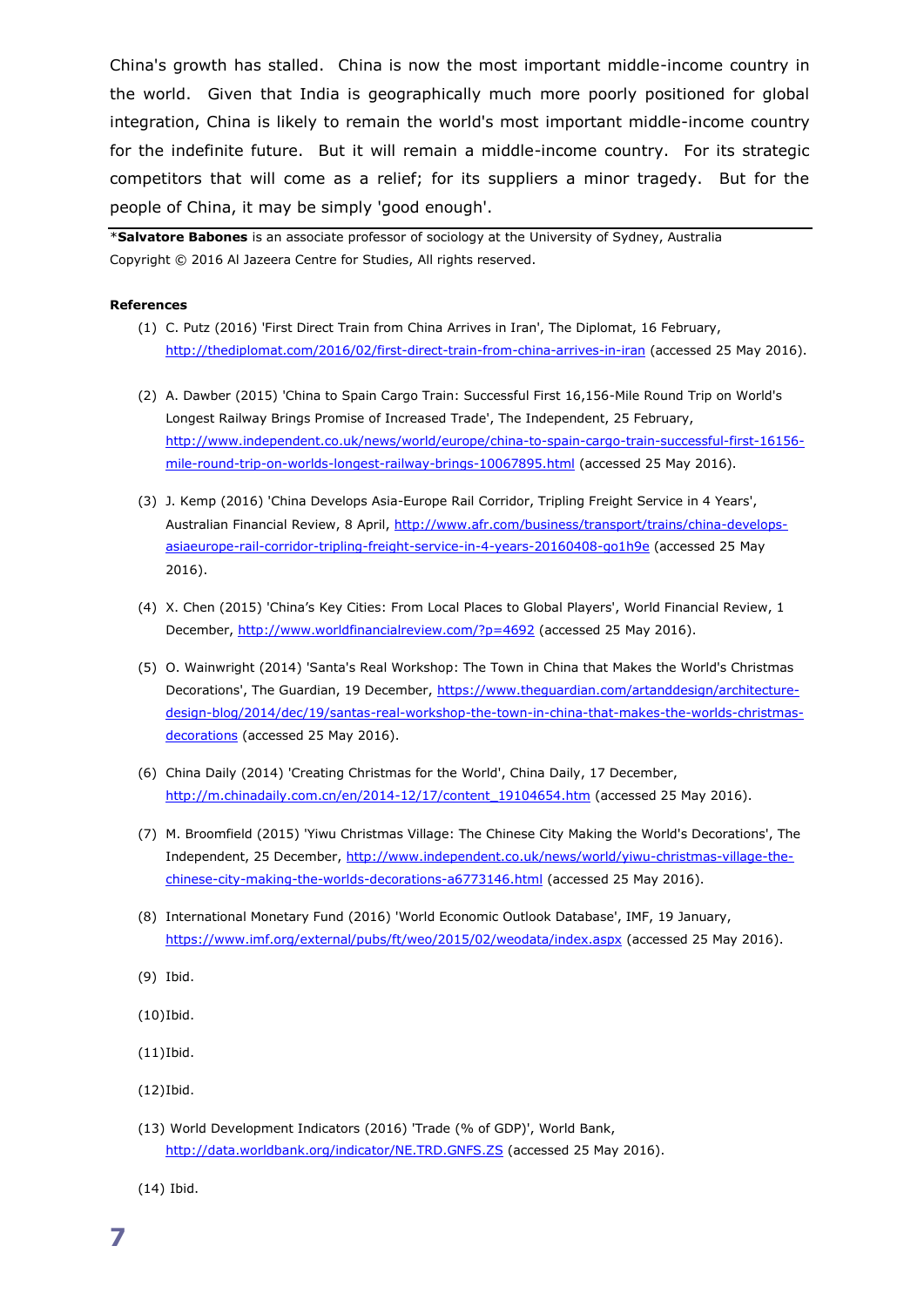(15) IMF (2016).

- (16) World Bank (2016).
- (17) S. Babones (2011) 'The Middling Kingdom: The Hype and the Reality of China's Rise', Foreign Affairs, Vol. 90 (5), pp. 79-88.
- (18) National Bureau of Statistics of China (2016) 'China's Economy Realized a Moderate but Stable and Sound Growth in 2015," NBS, 19 January, [http://www.stats.gov.cn/english/PressRelease/201601/t20160119\\_1306072.html](http://www.stats.gov.cn/english/PressRelease/201601/t20160119_1306072.html) (accessed 25 May 2016).
- (19) S. Babones (2016) 'China's True Economic Growth Rate," AlJazeera, 19 February, [http://www.aljazeera.com/indepth/opinion/2016/02/china-true-economic-growth-rate-](http://www.aljazeera.com/indepth/opinion/2016/02/china-true-economic-growth-rate-160217134132315.html)[160217134132315.html](http://www.aljazeera.com/indepth/opinion/2016/02/china-true-economic-growth-rate-160217134132315.html) (accessed 21 May 2016).
- (20) N. Smith (2016) 'Capital Flight Delivers a Verdict on China', Bloomberg View, 29 February, [https://www.bloomberg.com/view/articles/2016-02-29/capital-flight-delivers-a-verdict-on-china-s](https://www.bloomberg.com/view/articles/2016-02-29/capital-flight-delivers-a-verdict-on-china-s-economy)[economy](https://www.bloomberg.com/view/articles/2016-02-29/capital-flight-delivers-a-verdict-on-china-s-economy) (accessed 25 May 2016).
- (21) Knight Frank Research (2016) 'Chinese Outward Real Estate Investment: New Waves, New Destinations', Knight Frank, February, [http://www.knightfrank.com.au/research/chinese-outbound](http://www.knightfrank.com.au/research/chinese-outbound-real-estate-investment-feb-2016-3554.aspx)[real-estate-investment-feb-2016-3554.aspx](http://www.knightfrank.com.au/research/chinese-outbound-real-estate-investment-feb-2016-3554.aspx) (accessed 25 May 2016).
- (22) China Daily (2016) 'Focus on China's 13th Five-Year Plan', China Daily, undated, <http://www.chinadaily.com.cn/china/13thfiveyearplan> (accessed 25 May 2016).
- (23) China Daily (2016) 'How Our Lives Will Change in Five Years', China Daily, undated, [http://www.chinadaily.com.cn/china/2016-03/14/content\\_23849237.htm](http://www.chinadaily.com.cn/china/2016-03/14/content_23849237.htm) (accessed 25 May 2016).
- (24) People's Daily (2016) 'Xi Calls for People-Centric Reform Measures, Stresses Employment', Xinhua, 27 April,<http://en.people.cn/n3/2016/0427/c90000-9050567.html> (accessed 25 May 2016).
- (25) People's Daily (2016) 'Premier Stresses Employment as China's Economy Slows', Xinhua, 7 May, <http://en.people.cn/n3/2016/0507/c90785-9054425.html> (accessed 25 May 2016).
- (26) Shanghai Daily (2016) 'Xinhua Insight: More Chinese Farmers Move Out of Poverty', Shanghai Daily, 4 March, [http://www.shanghaidaily.com/article/article\\_xinhua.aspx?id=322169](http://www.shanghaidaily.com/article/article_xinhua.aspx?id=322169) (accessed 25 May 2016).
- (27) CCTV (2016) 'China 13th Five-Year Plan: China's Transportation Network', CCTV, 5 May, <http://english.cctv.com/2016/05/05/VIDE8F7KZlzdZTnT5UR4h7Up160505.shtml> (accessed 25 May 2016).
- (28) China Daily (2016) 'The Infrastructure Projects Planned in the 13th Five-Year Plan', China Daily, undated, [http://www.chinadaily.com.cn/china/2016twosession/2016-03/10/content\\_23805595.htm](http://www.chinadaily.com.cn/china/2016twosession/2016-03/10/content_23805595.htm) (accessed 25 May 2016).
- (29) Xinhua Finance (2015) 'China to Raise Budget Deficit Ratio in 2016', Xinhua Finance, 29 December, <http://en.xinfinance.com/html/Policy/2015/182417.shtml> (accessed 25 May 2016).
- (30) A. Jourdan (2016) 'China Could Raise Budget Deficit to Top 4 Percent of GDP PBOC Researcher', Reuters, 25 February,<http://uk.reuters.com/article/uk-china-cenbank-debt-idUKKCN0VY051> (accessed 25 May 2016).